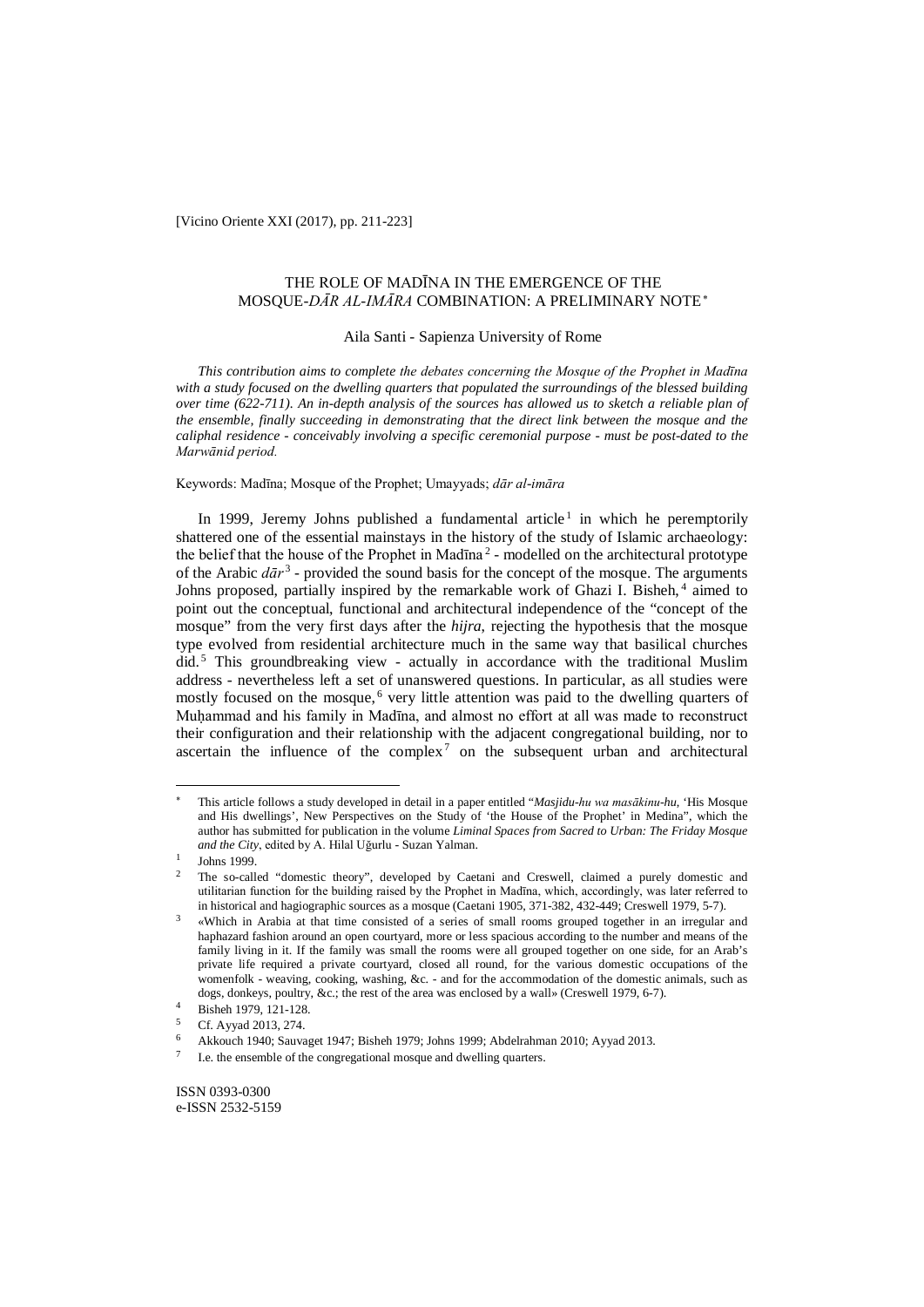development of Islām. In this regard, it is important to note that Johns himself, while sharply addressing the "crude caricature" of Creswell's primitive Islam, <sup>8</sup> put forward the hypothesis that the prototype of the mosque-*dār al-imāra* combination, <sup>9</sup> attested later in Baṣra, Kūfa, Wāsit and Baghdād, arose for the very first time in Madīna. To back up this suggestion, Johns affirmed that some of the apartments of the Prophet's wives were attached to the mosque and claimed that perhaps the apartment of  $\hat{A}$  isha had stood against the *qibla* wall. <sup>10</sup> In an attempt to ascertain this intriguing hypothesis a thorough analysis of the sources has been carried out, which reveals interesting insights into the arrangement of the dwelling quarters adjacent to the mosque and their development over time.

1. THE MOSQUE AND THE DWELLING QUARTER FROM THE LIFETIME OF THE PROPHET TO ʿUMAR'S REBUILDING, 622-638

Although the plan of the Mosque of the Prophet published by Creswell<sup>11</sup> - along with his domestic theory - is still the most known, reproduced and quoted in literature, <sup>12</sup> its weak philological relevance has been widely demonstrated.<sup>13</sup> Though the site of the Madīnan *ḥaram* has never been archaeologically investigated, it is possible to identify the boundaries of the earliest phases of the mosque as well as the placement of some of the dwellings raised on the spot thanks to the fundamental work of Samhūdī (d. 1506). <sup>14</sup> The compendiums of detailed information collected by the scholar - and selected through a trailblazing critical methodology - can be verified thanks to a set of architectural elements which maintained their exact position in the mosque over time, <sup>15</sup> allowing us to detect the location of the apartments and their architectural relationship with the adjacent mosque with a sufficient degree of precision.<sup>16</sup>

Let us start with ʿĀʾisha's *ḥujra*, <sup>17</sup> namely the modest *labin* house in which the Prophet lived, died and was buried. Its original position is known since even today it hosts the venerated tomb of Muḥammad. As can be observed in the modern plan of the mosque, the small building  $(6-7 \text{ cubits square})^{18}$  stands in the proximity of the south-eastern corner of

<sup>8</sup> Johns 1999, 86-87.

<sup>9</sup> Namely, the architectural device featuring a *dār al-imāra* constructed contiguous to the *qiblī* side of the mosque and with a door providing direct access to the prayer hall, the so-called *bāb al-imām*.

 $\frac{10}{11}$  Johns 1999, 86-87.

Creswell 1979, 8, fig. 7.

<sup>12</sup> Johns 1999, 74-75.

<sup>&</sup>lt;sup>13</sup> Akkouch 1940; Bisheh 1979; Johns 1999; Ayyad 2013.

<sup>14</sup> A scholar born in Cairo in 1440 who lived in Madīna for most of his life and conducted the very first accurate reconstruction of the earlier phases of the mosque of the Prophet by collecting a wide number of ancient traditions - such as Ibn Zabāla (d. 814-5), Ibn al-Najjār (d. 1245), al-Maṭarī (d. 1340) and al-Marāghī (d. 1413) - complete with his own observations and critical remarks corroborated through a series of evaluations and measurements that the scholar himself carried out in the mosque (Abdelrahman 2010, 104-105; Lecker 1995, xii-xiv).<br>
<sup>15</sup> Abdelrahman 2010, 105; Sauvaget 1947, 117-118, 120.<br>
<sup>16</sup> Coural in assembly the little has been illustated by the

<sup>16</sup> Complex reconstruction work has been illustrated by the author in a previous work on the mosque of Madīna (cf. initial note \*).<br>
<sup>17</sup> Namely the "chamber" (Lane 1968, II, 518).<br>
<sup>18</sup> Sombūd<sup>5</sup> L 143

Samhūdī I, 143.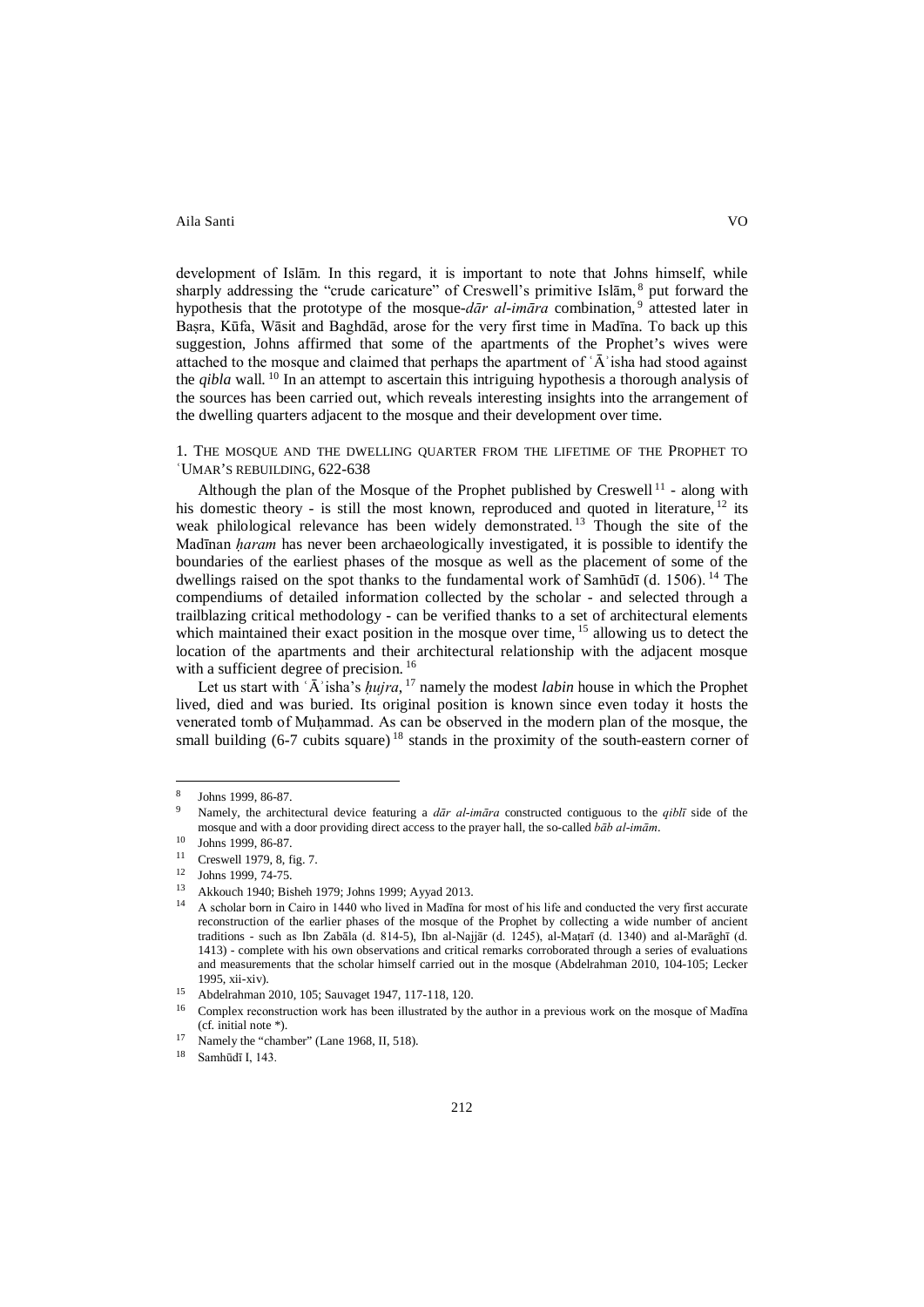the mosque, which encompassed it in 707-710.<sup>19</sup> According to Samhūdī,  $20$  the apartment originally stood at a distance of 20 cubits (ca.  $10 \text{ m}$ ) from the eastern wall of the mosque,  $21$ which was built where the "Column of Repentance"<sup>22</sup> stands today. The rebuilding undertaken in 628 after the battle of Khaybar gave the mosque a square form measuring 80 cubits on each side. <sup>23</sup> The eastern side of the mosque was shifted 10 cubits to the east, reaching the spot currently occupied by the fifth column from the *minbar*.<sup>24</sup> This means that the *ḥujra* of ʿĀʾisha was still separate, at a distance of approximately 5 metres from the mosque, and maintained its architectural independence - demonstrating its functional selfsufficiency - until the Marwānid period.<sup>25</sup> This information is confirmed by Ibn Sa'd,<sup>26</sup> who speaks of a path dividing the apartment of  $\tilde{A}$  isha and the congregational building. Moreover, Samhūdī informs us that the *bāb al-nabī*, i.e. the first door on the east side leaving behind the *qibla*, was opened a long time after the death of Muḥammad<sup>27</sup> and that furthermore the Prophet never used a preferential access to enter the mosque.<sup>28</sup> This fact is extremely significant for our discussion, because it provides evidence against Johns' argument about the role the Madīnan *ḥaram* played in influencing the formation of the mosque-*dār al-imāra* combination. Not only was there no *bāb al-nabī* during Muḥammad's lifetime, but it seems that none of the dwellings of the Prophet's relatives were attached to the enclosure wall of the mosque, nor did they have a private entrance to access it. For instance, we can infer from an episode reported by several sources that Umm Salama's *hujra*, <sup>29</sup> which was close to that of 'A<sup>'</sup> isha, stood separately from the mosque's enclosure for she is reported to have built a wall of unbaked bricks in front of it in order to screen herself from public gaze.<sup>30</sup> As regards the contemporary house of Sawda, which was built

<sup>&</sup>lt;sup>19</sup> When al-Walīd I reconstructed the mosque (cf. below).<br><sup>20</sup> Sambādī I 216

<sup>&</sup>lt;sup>20</sup> Samhūdī I, 316.<br><sup>21</sup> This information

<sup>21</sup> This information refers to the very first phase of the mosque (622-628), predating the battle of Khaybar. At this time the building measured 63 cubits (ca. 30 m) from east to west and 70 cubits (ca. 35 m) from north to south (Samhūdī I, 238-9, 241). The dwelling quarter was exclusively composed of the chambers of 'A'isha and Sawda (Ibn Saʿd I.II, 65.3; Diyārbakrī, 346; Samhūdī I, 325).

<sup>22</sup> The fourth column from the *minbar* (Samhūdī I, 253).

<sup>23</sup> The measure of 97 cubits given by Samhūdī (I, 253-4) for the *qibla* wall seems should be rejected since it does not fit the accounts of early historians (Ibn Zabāla, Yaḥya al-Ḥusainī and Malīk b. Anas), who unanimously stated that after the rebuilding of 628 the side walls of the mosque reached the spot currently occupied by the fifth ranges of columns to the left and the right of the *minbar*.

 $24$  Samhūdī I, 253.

<sup>&</sup>lt;sup>25</sup> When the mosque was enlarged towards the east for the first time.<br> $\frac{26}{100}$  The Se<sup>4</sup> J 282

 $\frac{26}{27}$  Ibn Sa'd I, 282.

<sup>27</sup> «The Door of the Prophet [Bāb al-Nabī] was so-called because it was located in front of the hut of ʿĀʾisha [...] and not because he [i.e. Muḥammad] used it to enter into the mosque, since it didn't exist in his epoch». Samūdhī I, 496 (transl. by Prof. Mario Casari, who I thank very much for his help in the translation of the sources).

<sup>28</sup> The *ḥujra* of ʿĀʾisha had just one door, opened in the northern side (Diyārbakrī, 346; Samhūdī I, 325). According to Ibn Saʿd (I, 281) «He [i.e. the Prophet] built three gates, one opposite to *qiblah* and the second was *Bāb al-Raḥmat*, which is now called *Bāb al-ʿĀtikah*; through the third [door, i.e. the *bāb Jibrīl*], the Apostle of Allāh, may Allāh bless him, used to enter, and this was close to the (quarter of the) children of ʿUthmān».

<sup>29</sup> Wife of the Prophet since 624 (Roded 2000).

<sup>30</sup> Ibn Saʿd I, 429; Ibn al Najjār, 153; Samhūdī II, 461.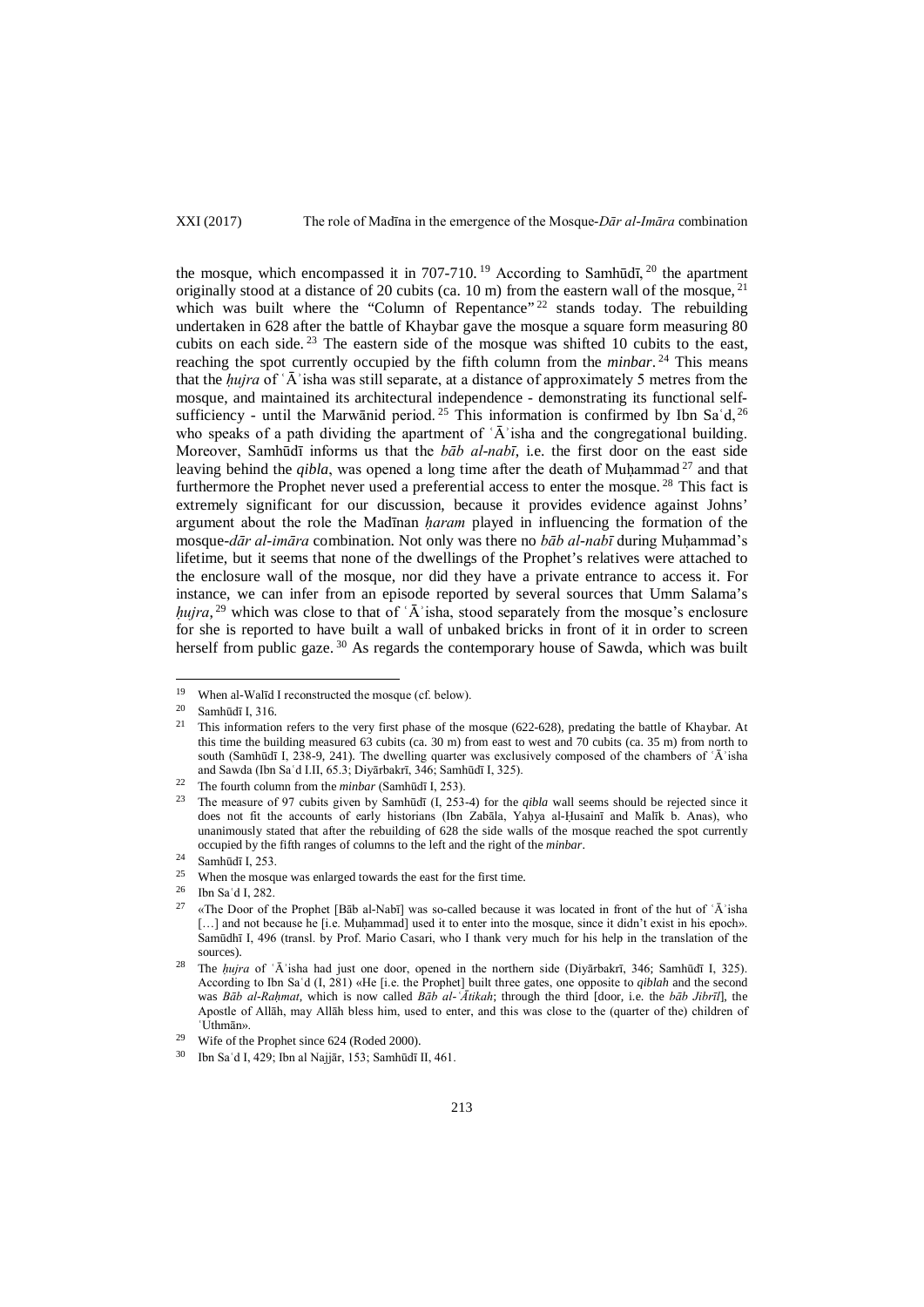close to that of  $\hat{A}$  isha,  $31$  we are informed that it was contiguous to the house of the children of ʿUthmān, which stood some metres to the east of the mosque. <sup>32</sup> Likewise, we have to assume that the house of 'Alī and Fātima was raised at a distance of ca. 10 cubits from the eastern wall of the enclosure, because we are informed that its southern side was attached to the northern side of  $\tilde{A}$  isha's *hujra*, and aligned with it.<sup>33</sup> The house of Hafsa, daughter of ʿUmar b. al-Khaṭṭāb and wife of the Prophet, was placed on the *qibla* side of the *ḥaram*. <sup>34</sup> Its distance from the mosque can be indirectly inferred, since we are informed that it was incorporated into it during the extension commissioned by ʿUthmān in 649. <sup>35</sup> ʿUthmān is reported to have enlarged the mosque shifting the *qiblī* wall by 10 cubits (ca. 5 m) southwards with respect to its previous location.<sup>36</sup> Since the mosque, before this reconstruction, had already been extended in 638 by ʿUmar b. al-Khaṭṭāb by 10 cubits southwards, <sup>37</sup> we should argue that the house of Hafsa originally stood at a distance at least equal to this value, since we know that it was not at all affected by this first enlargement. Lastly, Samhūdhī adds that some of the *ḥujrāt* of the Prophet's wives were on the north side of the mosque, and that they were only incorporated into the congregational space during al-Walīd's rebuilding phase. Since both ʿUmar and ʿUthmān enlarged the mosque northward by, respectively, 30 and 20 cubits, <sup>38</sup> we can infer that the last dwelling quarter was raised at least ca. 30 m from the north side of the building. Ṣafīya's house, which, according to traditionalists, <sup>39</sup> was built at considerable distance from the mosque, was probably part of this compound.

Bringing all these elements together enables us, topographically speaking, to make sense of the arrangement of the complex thanks to a further indication provided by Ibn Kathīr, <sup>40</sup> namely that the houses of the Prophet's wives were low structures "with near courts", namely with their own courtyards. This information is enlightening if we consider that the apartments are always referred to as *ḥujra* (pl. *ḥujrāt*), literally "chamber", a word which alone does not indicate a free standing architectural unit  $4<sup>1</sup>$  but rather a single element constituting the architectural model of the traditional Arabic *dār*. <sup>42</sup> This terminological choice should not be undervalued as it is evidence, confirmed by Ibn Kathīr's substantial information, that all the *ḥujrāt* were gathered together in different groups around private and contained courtyards. It was this very intuition which to a great extent influenced Caetani and Creswell in developing the theory of the "House of the Prophet", for they had wrongly understood that the chambers opened onto the courtyard of the mosque, thereby

 $\frac{31}{32}$  Samhūdī I, 143, 325. 31

 $^{32}$  Cf. Bisheh 1979, 146.<br> $^{33}$  Sambudi 1 220, 228

<sup>33</sup> Samhūdī I, 330, 338, 496, 497; Ibn al-Najjār, 359; al-Marāghī, 75.

<sup>&</sup>lt;sup>34</sup> Samhūdī I, 360-361, 365, 375, 384.<br><sup>35</sup> Jhn Busta 71: al Samhūdī I, 360, 36

<sup>35</sup> Ibn Rusta, 71; al-Samhūdī I, 360-361; 375; 510. 36 Ibn Rusta, 71; Bisheh 1979, 161.

 $\frac{37}{38}$  Bisheh 1979, 157.

Bisheh 1979, 160-161.

<sup>39</sup> Samhūdī I, 326; cf. Johns 1999, 80; Bisheh 1979, 144.

<sup>&</sup>lt;sup>40</sup> Ibn Kathīr IV, 545; Abdhelrahman 2010, 89.

<sup>&</sup>lt;sup>41</sup> Unlike *bayt* or  $d\bar{a}r$ , for instance.

Cf. n. 3.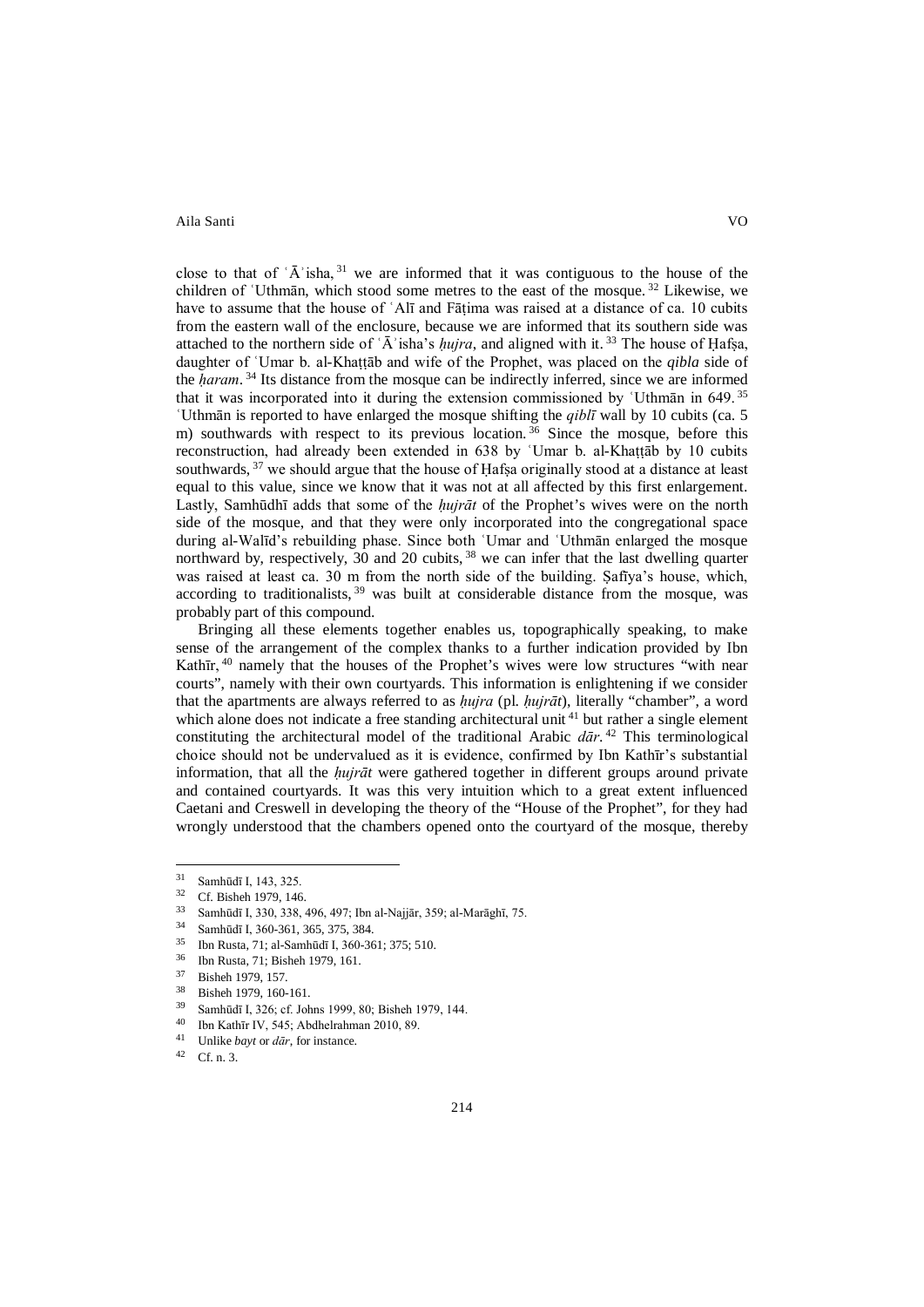XXI (2017) The role of Madīna in the emergence of the Mosque-*Dār al-Imāra* combination

forming, with the latter, a great compound following the *dār* architectural type. <sup>43</sup> The foregoing instead allows us to assume that the *ḥujrāt*, far from being autonomous and isolated residential units, were part of different *dūr* of more limited dimensions, scattered all around the congregational building (fig. 1). It is important to stress that, according to the sources, at this early stage none of the houses were structurally connected with the mosque, nor did they have a preferential entrance to access it.

2. THE MOSQUE AND THE DWELLING QUARTERS DURING THE *RĀSHIDŪN* ERA, FROM ʿUMAR'S REBUILDING UP TO 661

Combining the information provided by the sources, it is possible to go further in the reconstruction of the area adjoining the mosque as it evolved in the *Rāshidūn* era (fig. 2). A good number of traditions support the assumption that after the death of Muhammad - and perhaps already during the latter years of his life - a proper "aristocratic" district started to develop in the proximity of the congregational building. For instance, Abū Bakr, once appointed caliph, left his residence in the peripheral district of al-Sunh<sup>44</sup> to reside on the north-east side of the mosque, building a mansion in front of the door known as *bāb al-Nisāʾ*. <sup>45</sup> Through a set of details, we can also infer that the *dār* of the family of ʿUmar must have occupied the area in front of the *qiblī* wall on the east side. We have already mentioned the episode concerning the *ḥujra* of Ḥafṣa bint ʿUmar, standing on the *qibla* side of the mosque. Several sources <sup>46</sup> state that, after its demolition, Ḥafṣa went to dwell in the house of her brother ʿUbayd Allāh b. ʿUmar, which was also behind the *qibla* wall but to the south of it.  $47$  These elements, together with the information that the same area, later known as *balāṭ al-Aʿdhān*, was the private property of ʿUmar, <sup>48</sup> would suggest that the second of the *Rāshidūn* caliphs owned a *dār* where he lived together with his family, and of which the apartments of Hafsa and `Ubayd Allāh constituted just a portion. As for ʿUthmān's residence, we are certain that it stood to the east of the mosque, in front of the *bāb Jibrīl* <sup>49</sup> - which indeed is also known by the name of *bāb ʿUthmān* <sup>50</sup> *-* and which, in all likelihood, the third rightly-guided caliph used to enter the mosque. As for ʿAlī, we have reason to believe that, before leaving Madīna for Kūfa in the last years of his troubled caliphate, he resided with his wife Fātima and their children to the east of the mosque,  $51$  in

<sup>&</sup>lt;sup>43</sup> Johns, in dealing with the building function, lists a series of details in which the 'House of the Prophet' departs from the ethnographic model of the Arabic *dār*: the exaggerated size of the courtyard being «far greater than any purely domestic dwelling is likely to have been» (Johns 1999, 74), the presence of three main entrances instead of the one customary in the traditional domestic architecture of *Ḥijāz*, and the fact that the houses of the Prophet's wives - built against the exterior of the courtyard - aside from being an «architectural nonsense» (Johns 1999, 74), were inadmissibly exposed to public gaze.

<sup>&</sup>lt;sup>44</sup> Tabarī III [1882-85], 1263; Ibn Sa'd II, 265, 269, and III, 174-175.

<sup>45</sup> Although we are not directly informed about this fact, it can be inferred thanks to a statement by Samhūdī (I, 499, 528), according to which the house later built by Rayṭa b. Abdul ʿAbbās opposite the *bāb al-Nisāʾ* encompassed part of the *dār* of Abū Bakr.

<sup>46</sup> Ibn Rusta, 67; al-Marāghī, 73; Samhūdī I, 360, 361, 510.

<sup>&</sup>lt;sup>47</sup> Cf. Bisheh 1979, 144.

Whitcomb 2008, 20; al-'Alī 1961, 80.

<sup>49</sup> Samhūdī I, 498; Ṭabarī, V [1893], 2827; Caetani 1914, 232.

 $^{50}$  al-Ḥarbī, 390; Bisheh 1979, 207.<br> $^{51}$  Cf above 214.

Cf. above, 214.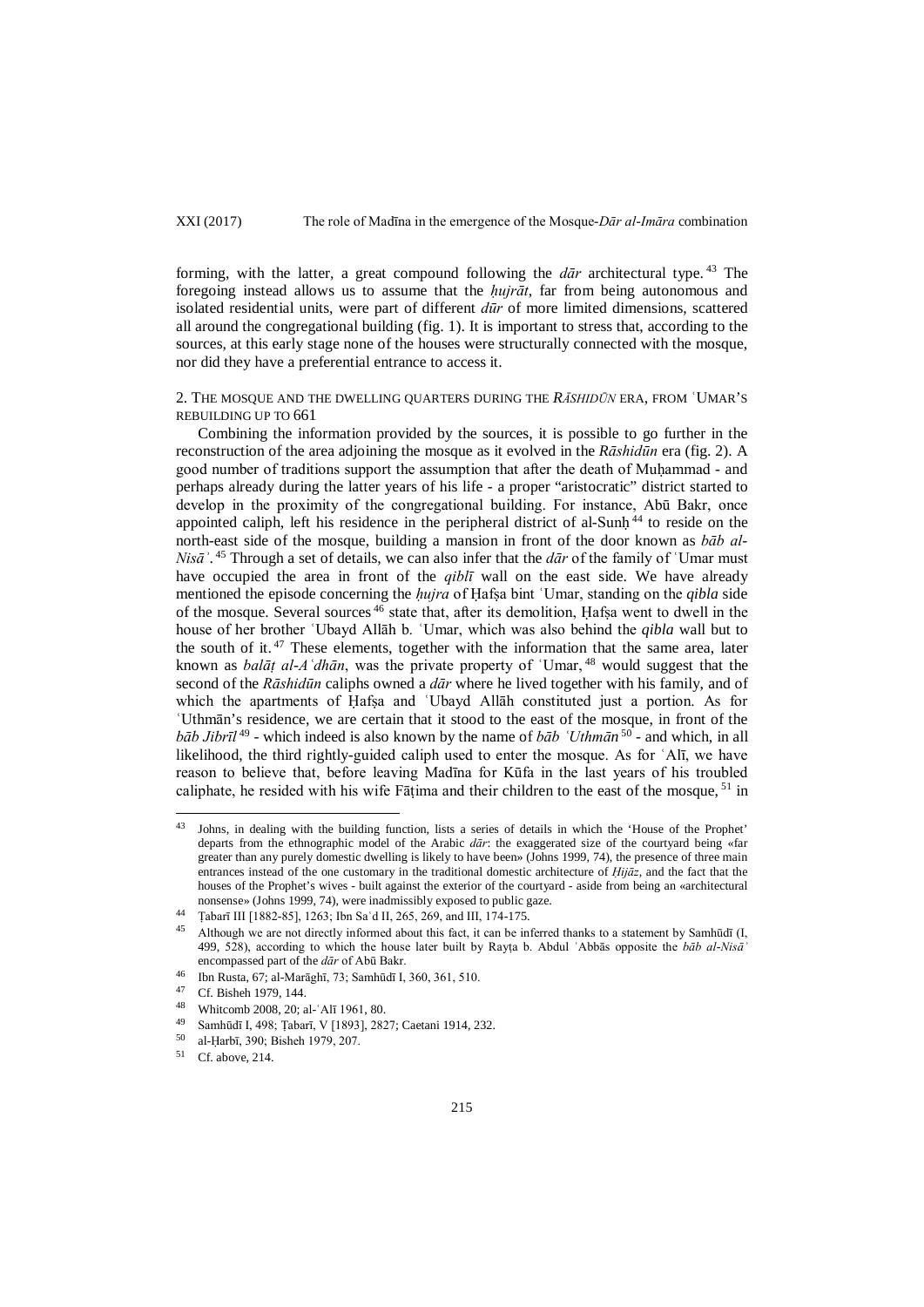an apartment that probably, at least initially,  $52$  was part of the same compound as those of ʿĀʾisha and Sawda.

The fact that all the caliphs owned a private *dār* in which they resided in the vicinity of the mosque is essential information, which has never received the attention it deserves. It testifies that the *dār al-imāra* <sup>53</sup> at this time was still a distant concept, since the caliphal residences scattered around the mosque of the Prophet had no official nor institutional relevance, constituting a private property of each caliph and their families with an essentially domestic and residential purpose. On the contrary, in this early stage the mosque was the only building in the city devoted to political and governmental purposes<sup>54</sup> and the closeness of the caliph's residence was a practical requirement to meet the caliph's need to go there several times a day to fulfil his governmental duties. This situation saw the neighbourhoods of the mosque become a highly coveted place of residence for the notables of the city. Living in the neighbourhoods of the blessed mosque of the Prophet, in fact, seemed not only to bestow extraordinary spiritual benefits  $55$  but also to represent a sign of social prestige. <sup>56</sup> We can detect at least some of the dwelling compounds constituting this noble quarter: for example, Samhūdī<sup>57</sup> informs us that to the west of the mosque, a few metres north of the *bāb al-Raḥmān*, stood an *uṭum* <sup>58</sup> known as Fāriʿ belonging to the Prophet's bard, Ḥassān b. Thābit, the ruins of which were excavated in 1953 during the first Saudi expansion of the mosque.<sup>59</sup> Moreover, while reporting the episode of the expropriation and destruction of Hafsa's *hujra*, Ibn Rusta<sup>60</sup> adds the noteworthy information that, together with it, part of the mansion  $61$  of al-'Abbas b. 'Abd al-Muṭṭalib $62$ was also brought into the mosque. <sup>63</sup> We have reason to believe that al-`Abbas' house stood

<sup>52</sup> We are informed that the door linking the apartment of Fāṭima and ʿAlī with the *ḥujra* of ʿĀʾisha was closed after a quarrel between the two women (Ibn al-Najjār, 359; al-Marāghī, 75).

<sup>53</sup> Here this term means an independent secular building acting as the seat of political power and the institutional residence of the governor.

<sup>54</sup> Pedersen 1991, 644-677; Wellhausen 1902, 6, 81.<br> $55$  el Timpidhi n 504+ Ab5 D5 wid Ln 455+ el Dech

<sup>&</sup>lt;sup>55</sup> al-Tirmidhi, n. 594; Abū Dāwūd I, n. 455; al-Baghawī II, 399.<br><sup>56</sup> The same abanementary as has electrical in again soalis Isla

<sup>56</sup> The same phenomenon can be observed in coeval early Islamic urban contexts, such as Kūfa (al-Yaʿqūbī, 141-145) Baṣra (Ibn al-Faqīh, 231; Massignon 1963, 69; AlSayyad 1991, 49), Fusṭāṭ (Kubiak 1987, 95-96).

 $^{57}$  Samhūdī I, 210-211.

<sup>58</sup> A multi-tiered quadrangular building with open yards, enclosed by walls and equipped with fortified entrances, namely a sort of tower-house. They were symbols of Anṣārī tribal autonomy and an important component in the prestige of their tribal leaders (Ayyad 2015, 18-19; Lecker 1995, 10, 12-13).

<sup>&</sup>lt;sup>59</sup> Ayyad 2015, 21, fig. 6 (with related bibliography).

 $^{60}$  Ibn Rusta, 71.

Note that the word employed here is *dār*, namely the composite architectural type described above (cf. above, n. 3).

<sup>62</sup> The half-brother of Muḥammad's father. He gave the uterine sister of his wife, Maymūna, to the Prophet in marriage in 629 (Watt 1960). We can speculate that Maymūna's chamber was located within the al-ʿAbbās *dār* some 10 metres away from the *qibla* side of the mosque, following the model of Ḥafṣa's *ḥujra* (cf. above).

<sup>63</sup> According to Balādhūrī (1919, 20), al-ʿAbbās' house was incorporated within the mosque during the enlargement ordered by 'Umar (638) and the uncle of the Prophet would have donated it as a gift to Allah and the Muslims, refusing the caliph's offer to purchase it. Nevertheless, this information must be considered with caution, for it may constitute one of the attempts - spread in 9<sup>th</sup> and 10<sup>th</sup>-century historical literature - of ʿAbbasid propaganda to rehabilitate the controversial figure of the eponymous ancestor of the dynasty (cf. Watt 1960).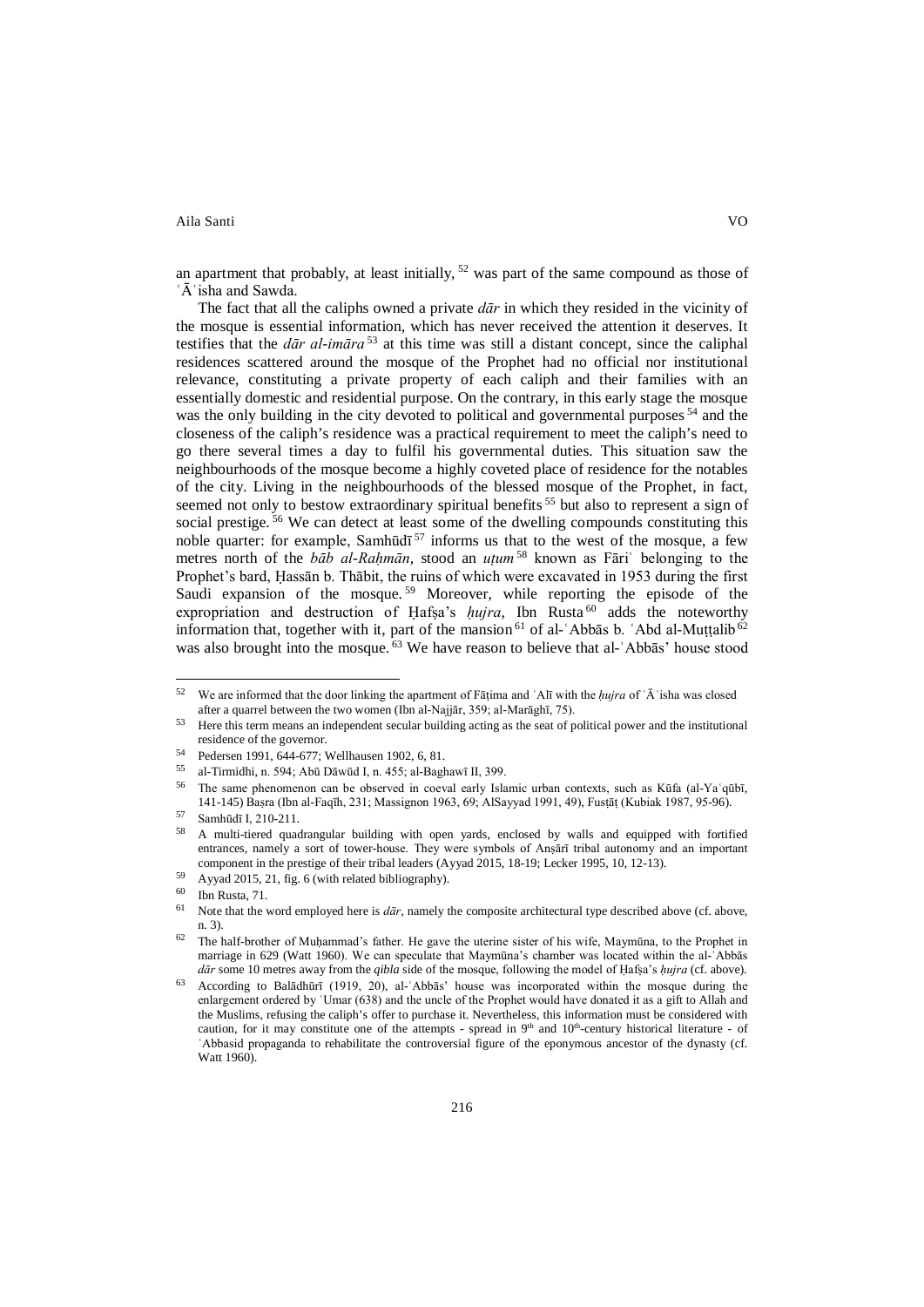# XXI (2017) The role of Madīna in the emergence of the Mosque-*Dār al-Imāra* combination

to the right of the *qibla*, since we know that the left side was inhabited by the family of ʿUmar b. al-Khaṭṭāb. <sup>64</sup> In this regard it is remarkable to observe how the area adjoining the *qibla* does not appear to have been particularly valued during the *Rāshidūn* era. <sup>65</sup> In fact, we should bear in mind that Ibn `Abd al-Muttalib, although a close relative of the Prophet and a member of the ancient Meccan aristocracy, was at the time a controversial character, unpopular with many *ṣaḥāba* and with ʿUmar himself due to his late and timeserving conversion and his previous anti-Islamic allegiance. <sup>66</sup> It would seem, conversely, that for the most part both caliphs and esteemed citizens preferred to reside - perhaps following the Prophet or for other topographical reasons as yet unknown to us - on the east side of the mosque. This is where the hero of the Muslim conquest, Khālid b. al-Walīd, is supposed to have lived. According to Abū Ishāq al-Harbī, his house stood not far from the *bab 'Uthmān*, <sup>67</sup> some metres in front of the oriental wall of the mosque. <sup>68</sup> Tabarī's detailed account of the murder of ʿUthmān <sup>69</sup> provides not only a vague idea of the structure of the caliph's residence  $70$  but it also informs us that the residence of 'Amr b. Hazan al-Ansārī was attached to that of the caliph, and thus to the east side of the congregational building.  $7<sup>1</sup>$ 

The overall idea of the complex outlined above, revealing the scarce importance of the area adjoining the *qibla* and the apparent prominence of the eastern side, would seem to disprove the role of pre-Umayyad Madīna as a model for the later mosque-*dār al-imāra* combination.<sup>72</sup> An interesting discussion in this regard concerns the matter of the doors. We have already pointed out that during the lifetime of Muḥammad there were no preferential doors for the Prophet to enter the mosque, since the so-called *bāb al-nabī* was opened in front of ʿĀʾisha's *ḥujra* several years after his death. <sup>73</sup> Likewise, there is no mention of private entrances used by Abū Bakr<sup>74</sup> or 'Umar, nor by 'Uthmān, who, in all likelihood, would have entered the mosque through the *bāb Jibrīl*, the public eastern gate,

 $64$  Cf. above, 215.

Note in fact that, besides the Prophet, three of the four rightly-guided caliphs chose to live on the east side of the mosque. The only caliph who settled on the *qibla* side, ʿUmar, in all likelihood owned that plot before being appointed to lead the *umma*, as his daughter Ḥafṣa is said to have lived there since 624 when the prophet married her (Bukhārī VII, 62, n. 55).

<sup>&</sup>lt;sup>66</sup> He fought against the Muslims at Badr and he joined Muḥammad in 630 as he marched on Mecca (Watt 1960).

 $^{67}$  al-Ḥarbī, 391.

We can infer that it stood some distance from the mosque since it was not affected by the enlargement ordered by al-Walīd I, who extended the east side some 15 metres eastwards (cf. below).

<sup>&</sup>lt;sup>69</sup> Țabarī VI [1898], 3000-3004.

<sup>70</sup> Conceivably a *dār*, since we can infer, judging by the successful siege conducted there, that it was not fitted with fortifications and it could not therefore fall into the category of an *āṭām*, the fortified tower-houses found in the city at the time (see above, n. 59; cf. al-ʿAlī 1961). Moreover, we are indirectly informed by some details in the account that the building should have had a courtyard and a wooden *saqīfa* (Ṭabarī VI [1898], 3013, 3018), both constituting elements of the *dār* architectural type (above, note 3). 71 Ṭabarī VI [1898], 3005, 3009.

<sup>&</sup>lt;sup>72</sup> This particular device features the presence of the palace leaning against the *qibl*<sup> $73$ </sup> Cf a <sup>27</sup>

 $^{73}$  Cf. n. 27.

As noted by Bisheh, the existence of a private entrance owned by Abū Bakr cited in some sources may be a later invention, for the news refers to the time of the death of the Prophet, i.e. when Abū Bakr still lived in al-Ṣuhn, as pointed out above.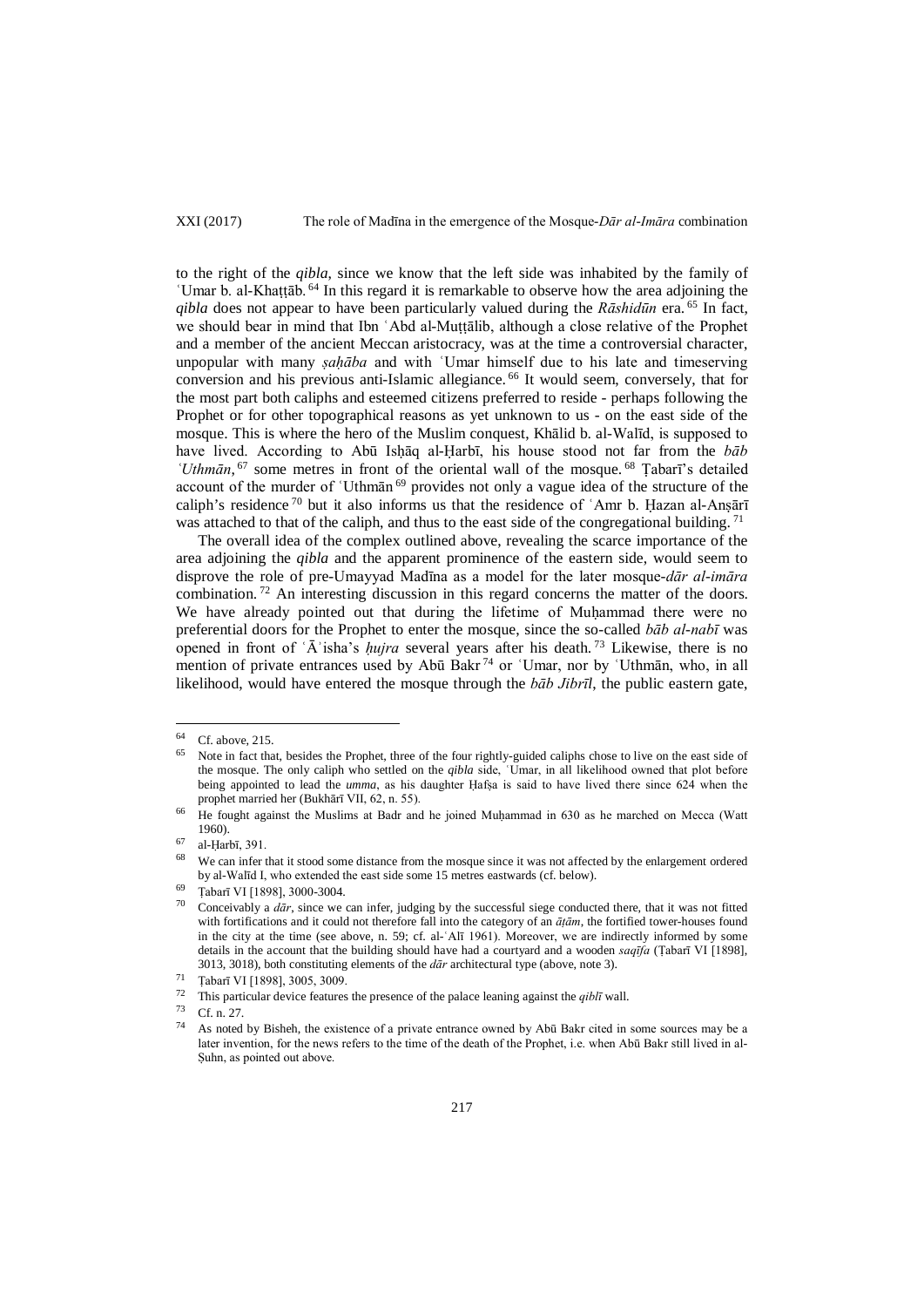for it became known as *bāb ʿUthmān*. <sup>75</sup> It is interesting to note that the very first private door we have information about was a *khawkha* <sup>76</sup> in the *qiblī* wall opened as a sort of compensation after the demolition of Ḥafṣa's *ḥujra*. <sup>77</sup> Although this seems to represent a plausible prototype of the mosque-*dār al-imāra* combination - in the form of a residence <sup>78</sup> situated on the *qibla* side of the mosque and somehow directly connected with the sanctuary - we should remember that this particular complex, besides having been built without true programmatic intent, was never devoted to caliphal use since ʿUmar was already dead by the time the door was opened and the link created.<sup>79</sup>

Conversely, it is remarkable to observe how this programmatic will began to emerge with the advent of Umayyad authority and reached its peak with the rebuilding of the mosque by al-Walīd I (707-10). Marwān b. al-Ḥakim, Muʿāwiya's governor of Madīna  $(661-668$  and  $674-677)$ ,  $80$  was the very first representative of caliphal authority to create a door in the sanctuary for his exclusive use, although not in the *qiblī* wall. This door, originally known as *bāb Marwān* and later as *bāb al-Salām*, <sup>81</sup> was located on the west side of the mosque  $82$  and connected the prayer hall with a paved path  $83$  leading to Marwan's residence <sup>84</sup> which, according to the sources, stood south-west of the congregational building.  $85$ 

### 3. CONCLUSIONS

In conclusion, although the emergence of a private connection serving the governor's visits to the great mosque can be dated to the Sufyanid period, we cannot yet talk about a proper mosque-*dār al-imāra* combination. Rather, we have to assume that Marwān's *ḥiṣn*  stood separately from the congregational building, at a distance of ca. 20 cubits, as this was the amount by which it was enlarged westwards under al-Walīd I in 707-710 and which, based on the silence of the sources on the matter, presumably did not affect the structure of

 $^{75}$  Cf. above, 215, 217. 75

<sup>&</sup>lt;sup>76</sup> A window-like aperture opened onto the mosque (Bisheh 1979, 140; Lane 1968, II, 518).

<sup>77</sup> Ibn Rusta, 71; Samhūdī I, 360-361, 375, 510.

<sup>&</sup>lt;sup>78</sup> The  $d\bar{a}r$  of the descendants of 'Umar.<br><sup>79</sup> Le in 640, during 'Uthmān's solinkat

<sup>&</sup>lt;sup>79</sup> I.e. in 649, during 'Uthmān's caliphate.

 $\frac{80}{81}$  Bosworth 1991, 621.

<sup>81</sup> It is noteworthy that the *bāb al-Salām* was still part of the mosque rebuilt by al-Walīd, who enlarged the building westwards reconstructing the west side *ex-novo*. As suggested by Sauvaget, we have reason to believe that this door, much like other historical architectural elements in the mosque, «répond à une entrée ancienne, refaite sur un nouvel emplacement voisin de sa position originelle, et ayant retenu le nom sous lequel elle était connue antérieurement aux travaux d'al-Walīd» (Sauvaget 1947, 77; cf. Bisheh 1979, 158).

<sup>82</sup> Sauvaget 1947, 77; Bishesh 1979, 158, 323, n. 152.

 $\frac{83}{84}$  Bisheh 1979, 94.

<sup>84</sup> It is worth noting that Marwān's residence became known as *al-ḥiṣn al-ʿatīq*, namely "the ancient fortress" (Whitcomb 2008, 20). We therefore have reason to believe that it was a fortified place, although it is not clear from the sources whether it was already equipped with fortifications during Marwān's *wilāya* or whether it acquired the appearance of a *ḥiṣn* at a later stage. For a thorough analysis of the *ḥiṣn* architectural type, see Terrasse (1986).

<sup>85</sup> Significantly, what happened in Madīna during Marwān's *wilāya* reflects the phenomenon attested in both Kūfa and Baṣra in the same period (i.e. during Muʿāwiya's caliphate), when Ziyād b. Abīhi realised a connection between the congregational mosque and his residence.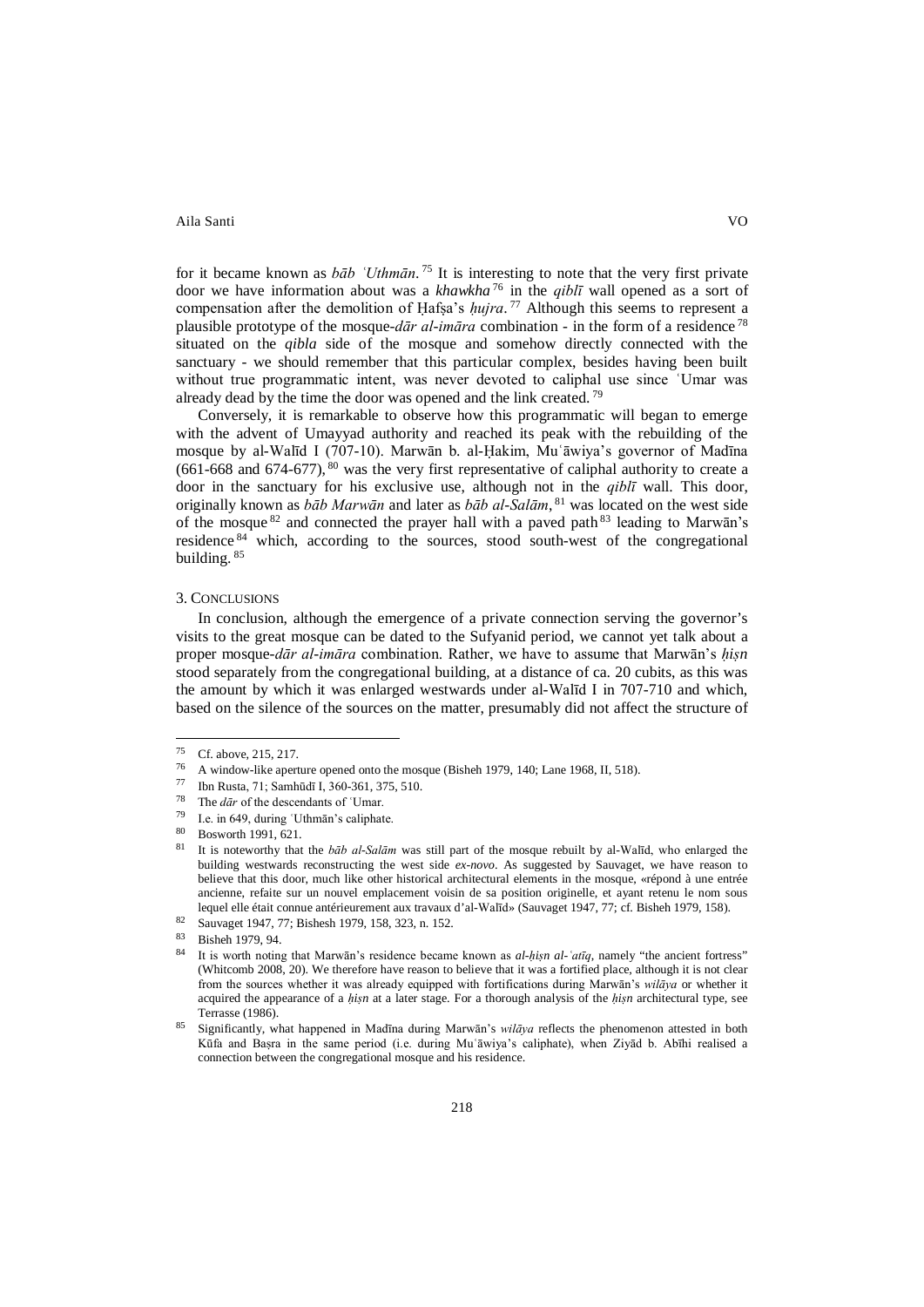XXI (2017) The role of Madīna in the emergence of the Mosque-*Dār al-Imāra* combination

Marwān's *dār*. <sup>86</sup> We could speculate, conversely, that one of the aims of this enlargement was to create the structural connection between the mosque and the palace which, over the years, had become the official seat of the city government and, most remarkably, the place where the caliph himself resided during his visits to Madīna. <sup>87</sup> It is not coincidental that the first *bāb al-Imām*<sup>88</sup> was created in the building at the same time, which, together with the *miḥrāb* and the axial transept, seems to act as part of a royal device with a specific ritual purpose. Reading between the lines of Ṭabarī's account of al-Walīd I' first inaugural visit to the congregational building <sup>89</sup> may in fact seem to suggest elements of a well-defined ceremonial fitting the architectural frame of the Marwānid mosque and involving a connection with the palace. An etiquette which - to some extent following that of the caliphal audiences - was conceivably linked to the *bayʿa* (pledge of allegiance) and precisely when it was pledged to designated successor of the caliph probably in the congregational mosque.<sup>9</sup>

The concept of the ritualized paying of allegiance to the *walī al-ʿahd* <sup>91</sup> acquired substance in the context of the bloody fratricide wars over succession that characterized the Umayyad era, and that probably to a large extent influenced the architecture of the mosque and the *dār al-imāra*.

### **REFERENCES**

ABDELRAHMAN, E.

2010 *The Influence of Ḥadīth on the Architecture of Early Congregational Mosques*, PhD Diss., University of Leeds 2010 (unpublished).

ABŪ DĀʾŪD

2008 *Sunān,* tr. Y. Qadhi*, Sunan Abu Dawud*, Riyadh 2008.

AKKOUCH, M.

1940 Contribution à une étude des origines de l'architecture musulmane, La Grande Mosquée de Médine (al-Ḥaram al-Madanī): *Mélanges Maspero* III. *Orient islamique*, Le Caire 1940, pp. 377-410.

AL-ʿALĪ, S.AH.

<sup>1961</sup> Studies in the Topography of Medina (during the 1st century AH): *Islamic Culture* 35.2 (1961), pp. 65-92.

al-Walīd enlarged the mosque by 44.5 cubits from east to west (Bisheh 1979, 211); since we know that he added five columns in the sanctuary to the right of the *miḥrāb* (Bisheh 1979, 214; cf. Sauvaget 1947, 71-73), we can calculate that the western side was shifted westwards by ca. 25 cubits (calculating an approximate value of 5 cubits for each intercolumniation).<br>Indirect information on this comes from an episode related by Ibn al-Najjār according to which the caliph 86

Sulaymān b. ʿAbd al-Malik ordered the demolition of the south-western minaret because it overlooked the house of Marwān, where the caliph resided during a visit to Madīna in 97 A.H. (Bisheh 1979, 211-212, 331, n. 188).

<sup>88</sup> I.e. a door flanking the *miḥrāb* and giving access to the *maqṣūra* reserved for the exclusive use of the caliph or the governor during the Friday prayer (Sauvaget 1947, 85).

<sup>89</sup> Ṭabarī II [1881-82], 1233-1234.

<sup>90</sup> For an in-depth discussion of the ritual of the *bayʿa* and its development throughout the Umayyad era, see Marsham 2009.

Designated heir to the throne (Marsham 2009, 113-122).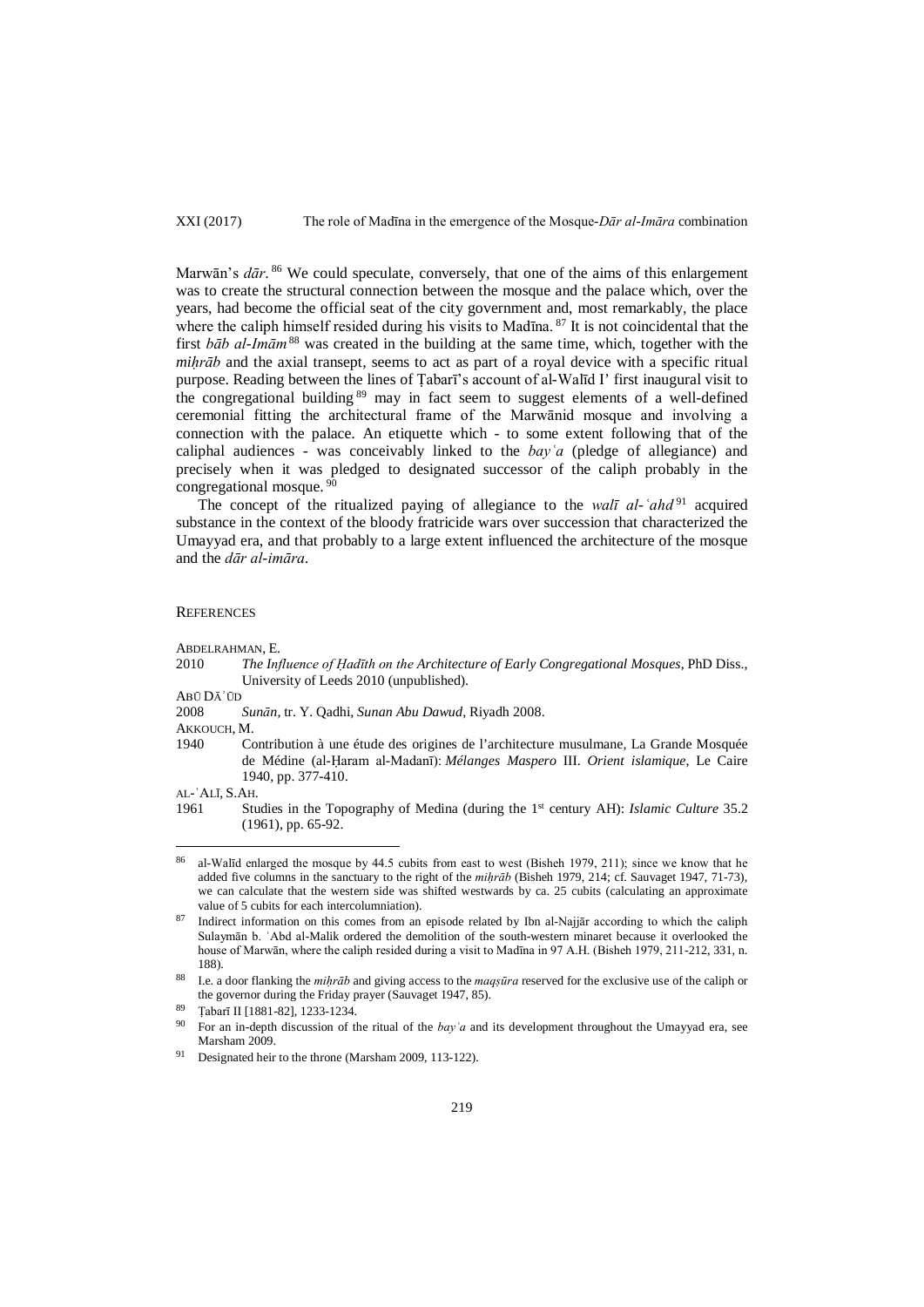- AYYAD, E.S.<br>2013 2013 The 'House of the Prophet' or 'the Mosque of the Prophet'?: *Journal of Islamic Studies* 24.3 (2013), pp. 274-334.
- 2015 'I Have not Been Commanded to Apply Tashyīd to Mosques': A Prophetic Perspective of Mosque Architecture: *The Islamic Quarterly* 59 (2015), pp. 1-34.

AL-BAGHAWĪ

1971 *Sharḥ al-sunna*, Beirut 1971.

BALĀDHURĪ<br>1916

1916 *Kitāb Futūḥ al-Buldān*, tr. P.K. Hitti, *The Origins of the Islamic State, being a translation from the Arabic accompanied with annotations geographic and historic notes of the Kitâb futûḥ al-buldân of al-Imâm abu-l 'Abbâs Aḥmad ibn Jâbir al-Balâdhuri*, New York 1916.

BISHEH, GH.I.

1979 *The Mosque of the Prophet at Madīnah throughout the First Century A.H. with Special Emphasis on the Umayyad Mosque*, PhD Diss., University of Michigan 1979 (unpublished).

BOSWORTH, C.E.

- 1991 Marwān b. al-Ḥakim: *The Encyclopaedia of Islam*<sup>2</sup> VI, Leiden 1991, pp. 621-623.
- BUKHĀRĪ
- 1997 *Ṣaḥīḥ*, tr. M. M. Khan, *Sahîh al-Bukhâri, Arabic-English*, Riyad 1997.
- CAETANI, L.

1905 *Annali dell'Islām*, I, Milano 1905.

- CRESWELL, K.A.C.
- 1979 *Early Muslim Architecture*, I/1. *Umayyads A.D. 622-750*, New York 19792 [Revisited edition of Oxford 1969].

DIYĀRBAKRĪ

- 1884 *Tāʾrīkh al-Khamīs fī aḥwāl anfas nafīs*, al-Miṣr 1884.
- AL-ḤARBĪ
- 1969 *Kitāb al-manāsik wa-amākin ṭuruq al-ḥajj wa-maʿālim al-Jazīrah*, al-Riyāḍ 1969.
- IBN AL-FAQĪH
- 1973 *MUkhtaṣar Kitāb al-buldān*, tr. H. Massé, *Ibn al-Faqīh al-Hamaḍānī, Abrégé du Livre des Pays Traduit de l'arabe par Henri Massé*, Damas 1973.
- IBN KATHĪR

1997 *al-Bidāya wa al-Nihāya*, Beirut 1997.

- IBN AL-NAJJĀR
- 1956 *al-durra al-thamīna fī akhbār al-Madīna*, Makkah 1956.
- IBN RUSTA
- 1955 *Kitāb al-aʿlāq al-nafīsa*, tr. G. De Wiet, *Ibn Rusteh, Les atours précieux*, Le Caire 1955. IBN SAʿD
- n.d. *Kitāb al-ṭabaqāt al-kabīr*, tr. S. Moinul Haq, *Ibn Sa'd's Kitab al-tabaqat al-kabir*, New Delhi n.d.

JOHNS, J.

1999 The 'House of the Prophet' and the Concept of the Mosque: J. RABY - J. JOHNS (eds.), *Bayt al-Maqdis: Jerusalem and Early Islam* (Oxford Studies in Islamic Art IX), Oxford 1999, pp. 59-112.

1968 *An Arabic-English Lexicon: in eight parts*, Beirut 1968.

LECKER, M.

1995 *Muslims, Jews and Pagans, Studies on Early Islamic Medina*, Leiden - New York - Köln 1995.

LANE, E.W.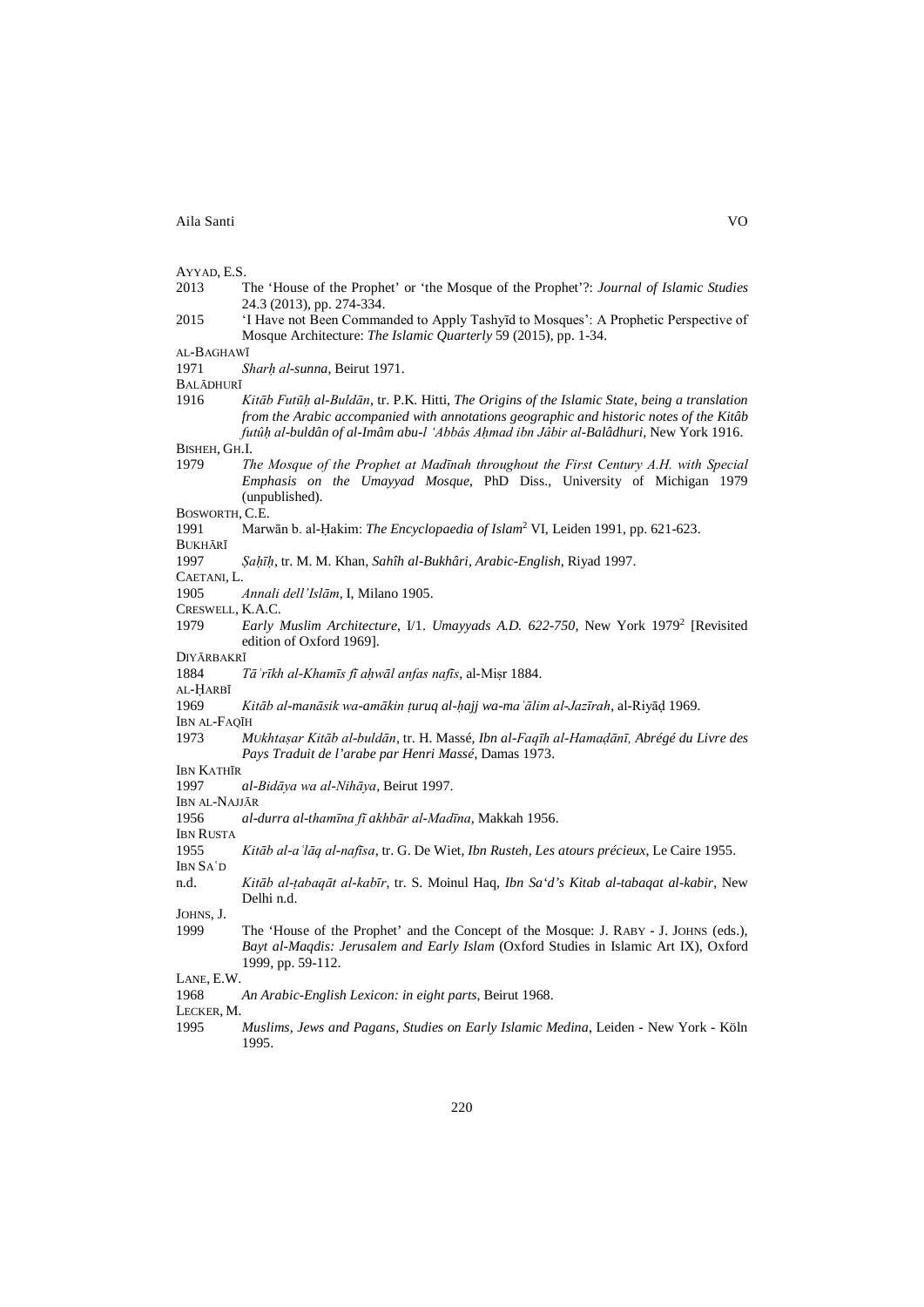AL-MARĀGHĪ<br>1955 *T* 1955 *Taḥqīq al-nuṣrah bi-talkhīṣ maʿālim dār al-hijra*, al-Madīna 1955.

MARSHAM, A.

2009 *Rituals of Islamic Monarchy: Accession and Succession in the First Muslim Empire*, Edinburgh 2009.

PEDERSEN, J.

1991 Masdjid: *The Encyclopaedia of Islam*<sup>2</sup> VI, Leiden 1991, pp. 645-646.

RODED, R. 2000 Umm Salama Hind: *The Encyclopaedia of Islam*<sup>2</sup> X, Leiden 2000, p. 856.

SAMHŪDĪ

1908 *Wafāʾ al-wafāʾ bi-akhbār dār al-muṣṭafā*, al-Miṣr 1908.

SAUVAGET, J.

1947 *La mosquée omeyyade de Médina*, Paris 1947.

ṬABARĪ

1879-1901 *Taʾrīkh al-rusul wa al-mulūk*: M.J. DE GOEJE (ed.), *Annales quos scripsit Abu Djafar Mohammed Ibn Djarir At-Tabari*, Lugduni Batavorum 1879-1901.

TERRASSE, H.<br>1986 H

1986 Ḥiṣn: *The Encyclopaedia of Islam*<sup>2</sup> III, Leiden 1986, pp. 498-501.

AL-TIRMIDHĪ

1986 *Sunān al-Tirmidhī*, Beirut 1986.

WATT, M.

1960 al-ʿAbbās b. ʿAbd al-Muṭṭalib: *The Encyclopaedia of Islam*<sup>2</sup> I, Leiden 1960, p. 9.

WELLHAUSEN, J.<br>1902 Das 1902 *Das arabische Reich und sein Sturz*, Berlin 1902.

WHITCOMB, D.

2008 An Urban Structure for the Early Islamic City: A.K. BENNINSON - A.L. GASCOIGNE (eds.), *Cities in the Pre-Modern Islamic World*, London - New York 2008, pp. 15-26.

AL-YAʿQŪBĪ

1937 *Kitāb al-buldān*, tr. G. Wiet, *Yaʿḳūbī, Les Pays*, Le Caire 1937.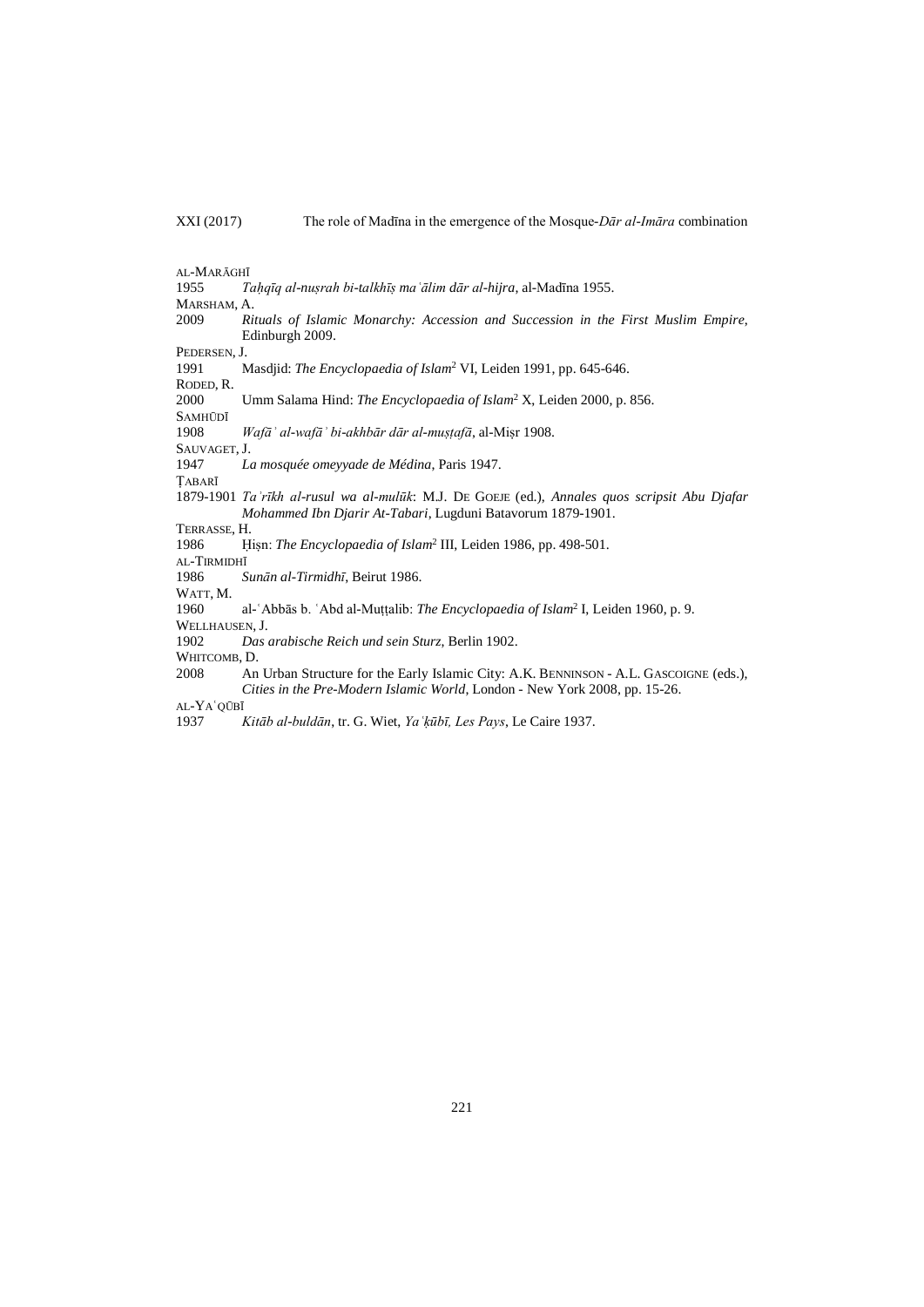

Fig. 1 - Madīna: Mosque of the Prophet and adjoining dwelling quarters during Muḥammad's lifetime (622-638 AD; drawing by the author).